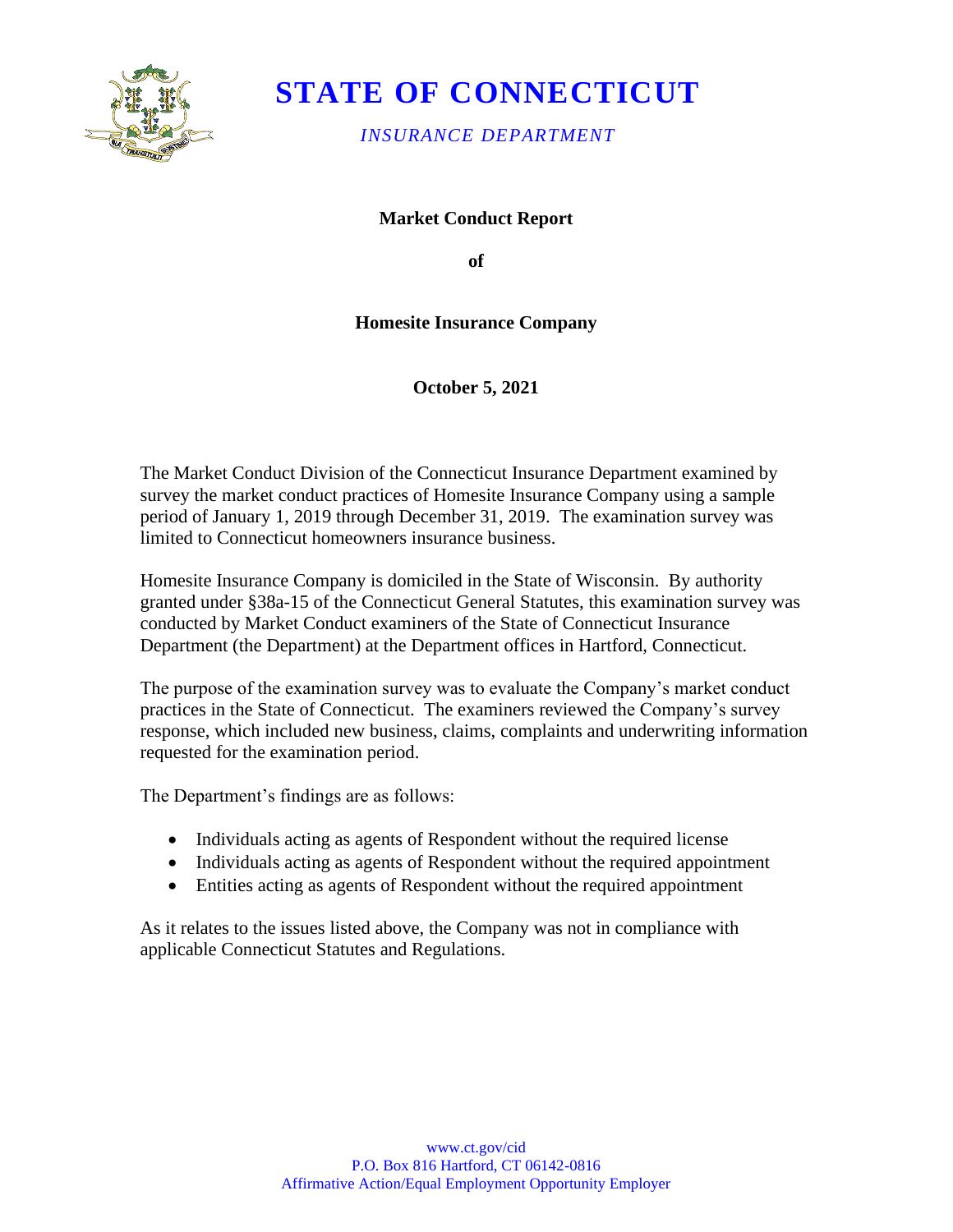

## STATE OF CONNECTICUT

INSURANCE DEPARTMENT

X

#### IN THE MATTER OF: DOCKET MC 21-58 HOMESITE INSURANCE COMPANY:

#### STIPULATION AND CONSENT ORDER

It is hereby stipulated and agreed between Homesite Insurance Company and the State of Connecticut Insurance Department by and through Andrew N. Mais, Insurance Commissioner to wit:

#### I

WHEREAS, pursuant to a Market Conduct examination, the Insurance Commissioner alleges the following with respect to Homesite Insurance Company:

- 1. Homesite Insurance Company, hereinafter referred to as Respondent, is domiciled in the State of Wisconsin and is licensed to transact property and casualty insurance in the State of Connecticut. The NAIC company code number is 17221.
- 2. From January 15, 2021 through October 4, 2021, the Department conducted an examination of Respondent's market conduct practices in the State of Connecticut covering the period January 1, 2019 through December 31, 2019.
- 3. During the period under examination, Respondent failed to follow established practices and procedures to ensure compliance with statutory requirements resulting in instances of:
	- a) Individuals acting as agents of Respondent without the required license
	- b) Individuals acting as agents of Respondent without the required appointment
	- c) Entities acting as agents of Respondent without the required appointment
- 4. The conduct described in paragraph three is in violation of Sections 38a-702b and 38a-702m of the Connecticut General Statutes, and constitutes cause for the imposition of a fine or other administrative penalty under Sections 38a-2 and 38a-41 of the Connecticut General Statutes.

www.ct.gov/cid P.O. Box 816 Hartford, CT 06142-0816 Affirmative Action/Equal Employment Opportunity Employer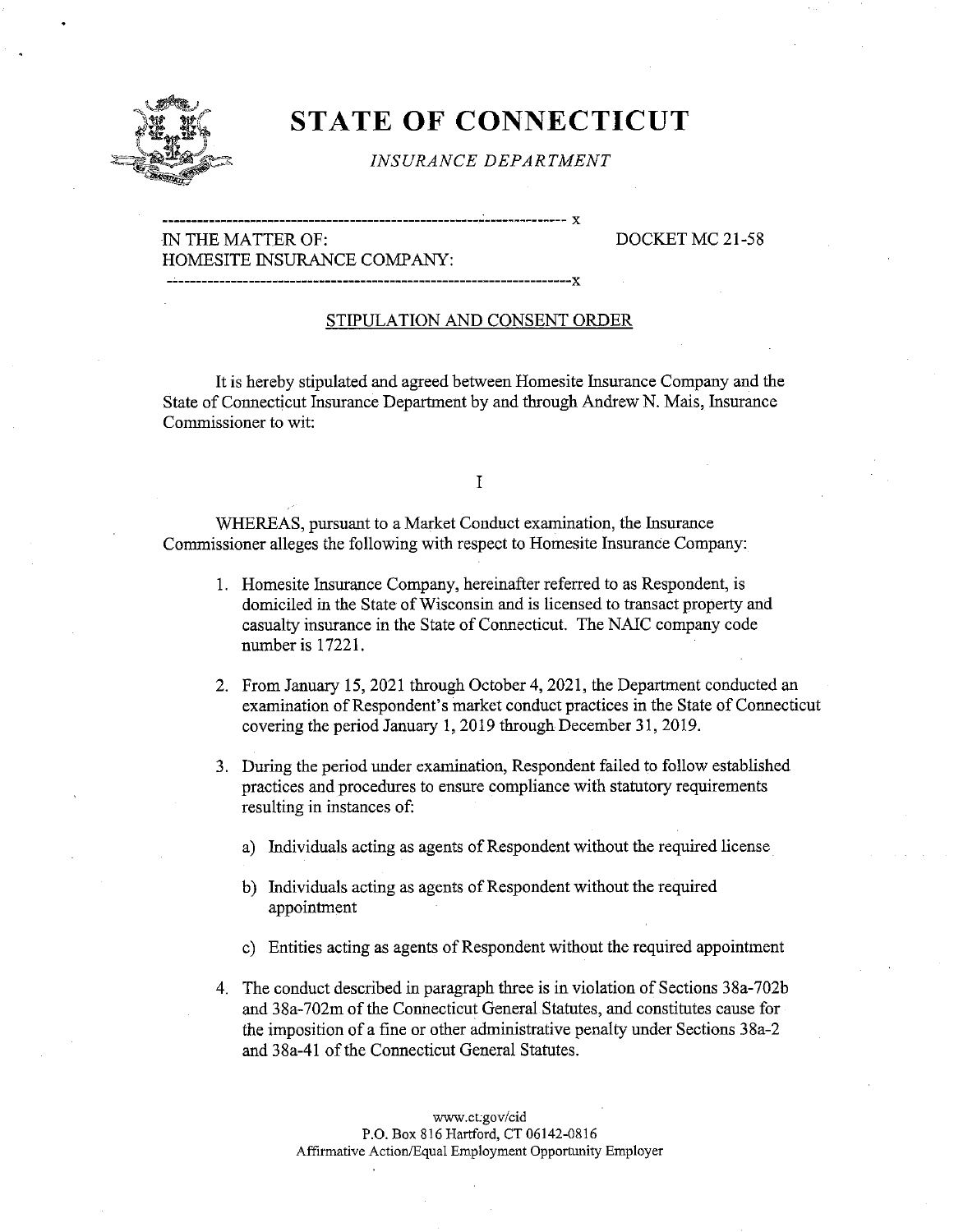- 2. WHEREAS, Respondent agrees to undertake a complete review of its practices and procedures, with respect to those areas of concern, as described in the Market Conduct Report and this Stipulation, so that those areas of concern are compliant with Connecticut Statutes; and
- 3. WHEREAS, Respondent agrees to provide the Insurance Commissioner with a full report of findings and a summary of actions taken to comply with the requirements of paragraph two of this Section within ninety (90) days of the date of this document; and
- 4. WHEREAS, Respondent agrees to pay a fine in the amount of \$193,000 for the violations described herein; and
- 5. WHEREAS, Respondent, being desirous of terminating administrative action without the necessity of a formal hearing or further litigation, does consent to the making of this Consent Order and voluntarily waives:
	- a. any right to notice and a hearing; and
	- b. any requirements that the Insurance Commissioner's decision contain a statement of findings of fact and conclusions of law; and
	- c. any and all rights to object to or challenge before the Insurance Commissioner or in any judicial proceeding any aspect, provision or requirement of this Stipulation

NOW THEREFORE, upon the consent of the parties, it is hereby ordered and adjudged:

- 1. That the Insurance Commissioner has jurisdiction of the subject matter of this administrative proceeding.
- 2. That Respondent is fined the sum of One Hundred Ninety-Three Thousand Dollars (\$193,000) for the violations herein above described.

Homesite Insurance Company

By: Tree June Indusus<br>(Representative of Insurance Company)

 $-2-$